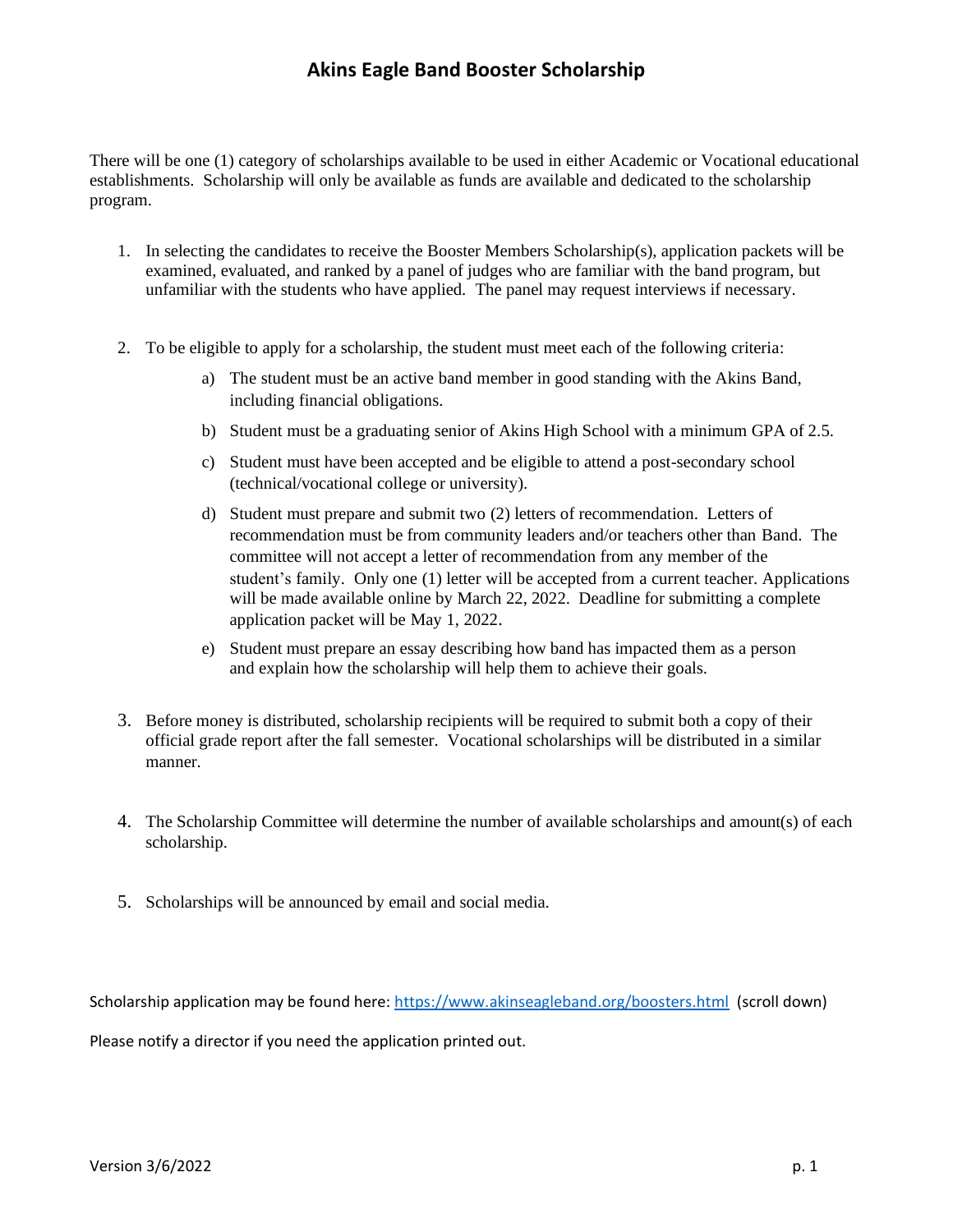The Akins Eagle Band Boosters are accepting applications for graduating seniors who have participated in the Akins Eagle Band Program. The students applying shall be academically qualified and planning to attend a college, university, or technical school full-time in the fall of 2022. At least one scholarship will be awarded. Applications must be received on or before May 1, 2022.

Paper applications can be mailed to: Akins Eagle Band Boosters, P.O. Box 150716, Austin, TX 78715, or contact a band booster to come to your house and pick up. (See the booster page of the AEB website for booster contact info.) Electronic applications can be emailed to: akinsband2017@gmail.com

Student's Name:\_\_\_\_\_\_\_\_\_\_\_\_\_\_\_\_\_\_\_\_\_\_\_\_\_\_\_\_\_\_\_\_\_\_\_\_\_\_\_\_\_\_\_\_\_\_\_\_\_\_\_\_\_\_\_\_\_\_\_\_\_\_\_\_ Address:\_\_\_\_\_\_\_\_\_\_\_\_\_\_\_\_\_\_\_\_\_\_\_\_\_\_\_\_\_\_\_\_\_\_\_\_\_\_\_\_\_\_\_\_\_\_\_\_\_\_\_\_\_\_\_\_\_\_\_\_\_\_\_\_\_\_\_\_\_\_\_ City, State and Zip:\_\_\_\_\_\_\_\_\_\_\_\_\_\_\_\_\_\_\_\_\_\_\_\_\_\_\_\_\_\_\_\_\_\_\_\_\_\_\_\_\_\_\_\_\_\_\_\_\_\_\_\_\_\_\_\_\_\_\_\_\_\_\_ Home Phone:\_\_\_\_\_\_\_\_\_\_\_\_\_\_\_\_\_\_\_\_\_\_\_\_\_\_\_Cell Phone:\_\_\_\_\_\_\_\_\_\_\_\_\_\_\_\_\_\_\_\_\_\_\_\_\_\_\_\_\_\_\_ Email Address: \_\_\_\_\_\_\_\_\_\_\_\_\_\_\_\_\_\_\_\_\_\_\_\_\_\_\_\_\_\_\_\_\_\_\_\_\_\_\_\_\_\_\_\_\_\_\_\_\_\_\_\_\_\_\_\_\_\_\_\_\_\_\_\_\_ Parent's Names:\_\_\_\_\_\_\_\_\_\_\_\_\_\_\_\_\_\_\_\_\_\_\_\_\_\_\_\_\_\_\_\_\_\_\_\_\_\_\_\_\_\_\_\_\_\_\_\_\_\_\_\_\_\_\_\_\_\_\_\_\_\_\_\_\_ Parent's Phone(s):  $\blacksquare$ Parent's Email: \_\_\_\_\_\_\_\_\_\_\_\_\_\_\_\_\_\_\_\_\_\_\_\_\_\_\_\_\_\_\_\_\_\_\_\_\_\_\_\_\_\_\_\_\_\_\_\_\_\_\_\_\_\_\_\_\_\_\_\_\_\_\_\_\_ Current Grade Point Average: entitled a Current Class Rank:

Colleges/Vocational/Technical Schools to which you have been accepted, please indicate which school you will attend:

Major:

\_\_\_\_\_\_\_\_\_\_\_\_\_\_\_\_\_\_\_\_\_\_\_\_\_\_\_\_\_\_\_\_\_\_\_\_\_\_\_\_\_\_\_\_\_\_\_\_\_\_\_\_\_\_\_\_\_\_\_\_\_\_\_\_\_\_\_\_\_\_\_\_\_

We will have AISD staff look up your GPA with your permission. Otherwise please include a copy of your current transcript in your application. Please sign below to allow:

(If you are 18, sign your name. If you are under 18, have your parent sign.)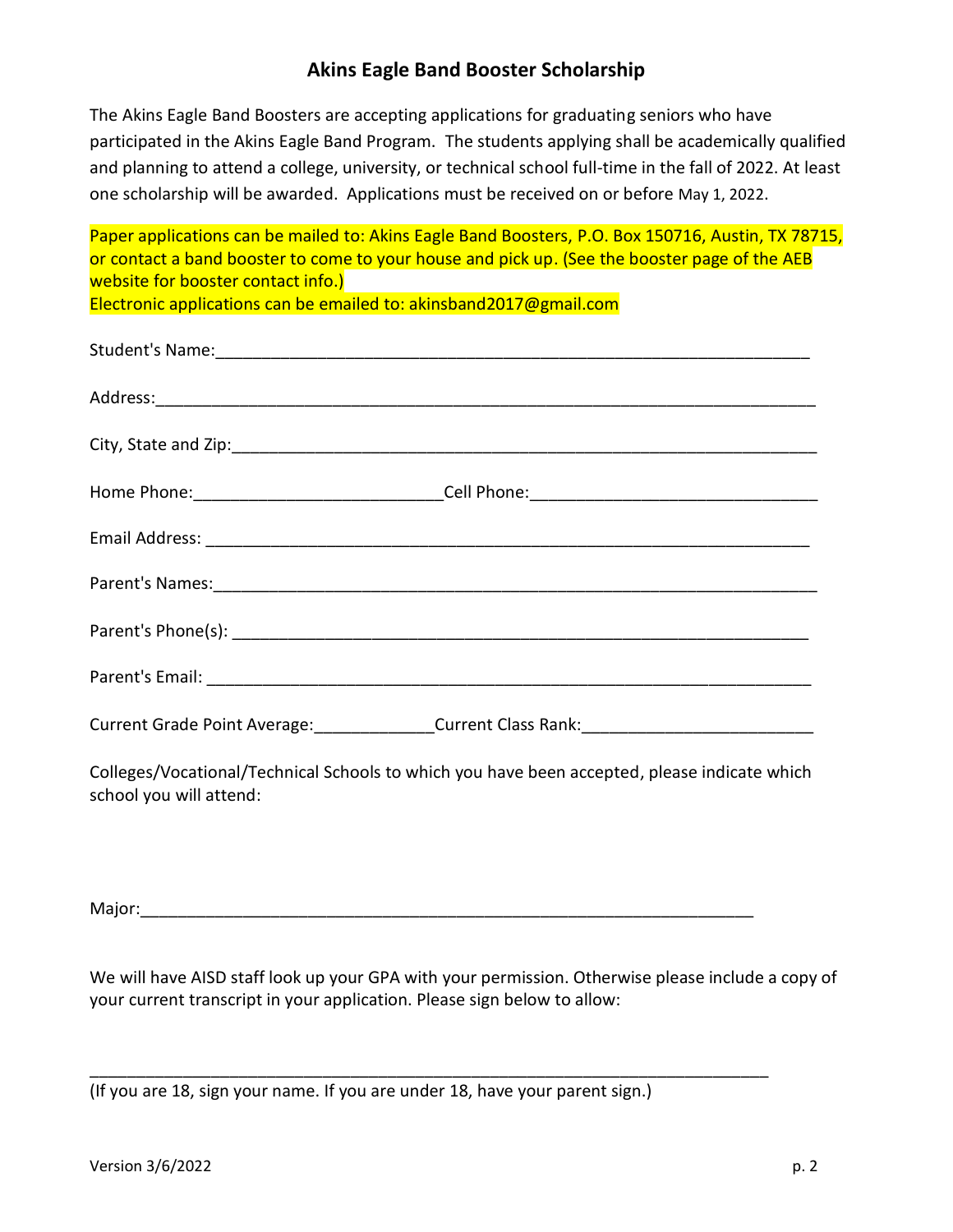#### **Scholarships Received:**

**Honors Received:**

**Long term and short term goals:**

Explain how the Akins Band Program influenced your life, and why you should receive the scholarship. Please attach a short, typed essay (500 words or less). The essay MUST be typed and on a separate piece of paper, attached to this application.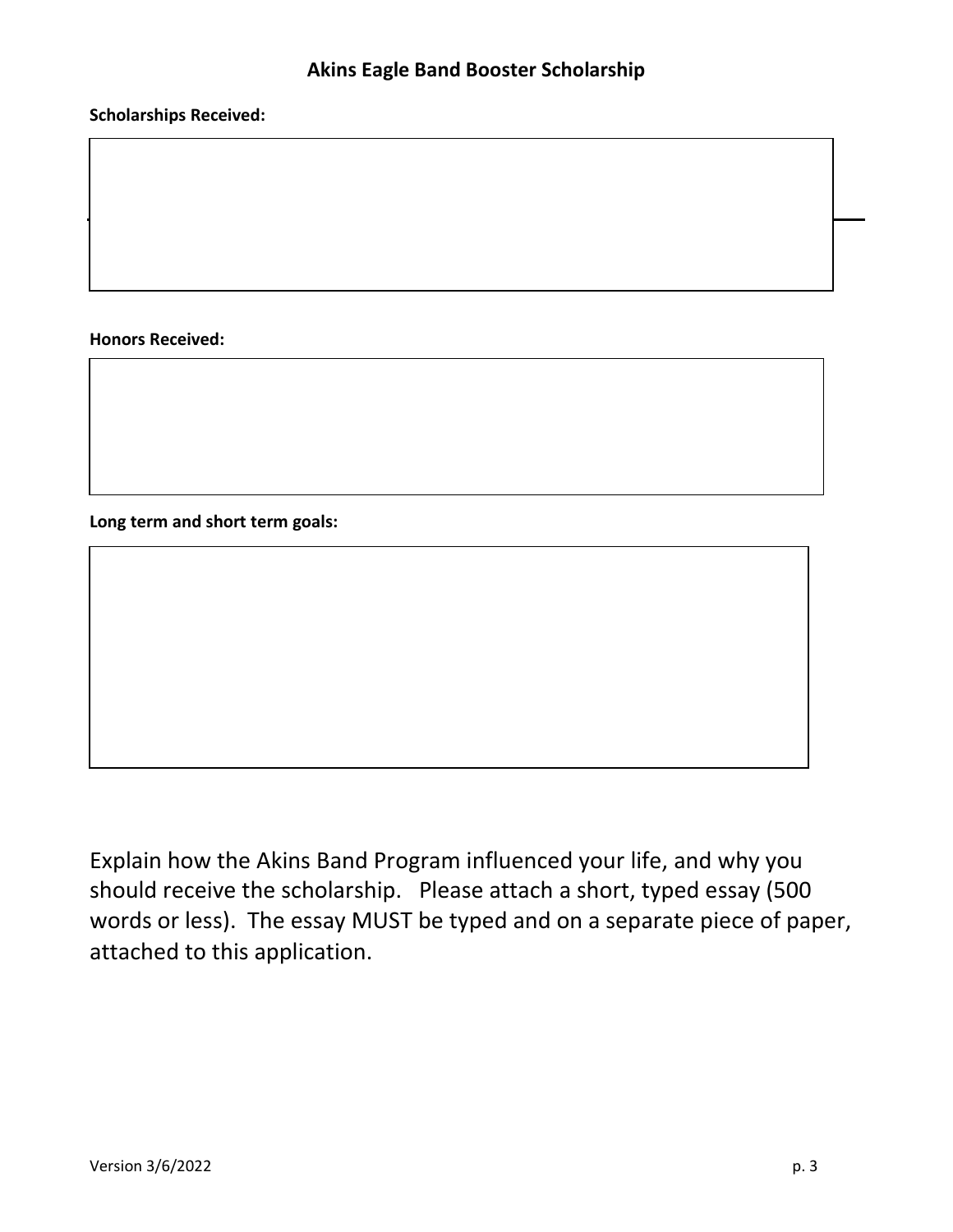# **High School Band History (Fill in the blanks that apply to you):**

|                                          | Freshman | Sophomore | Junior | Senior |
|------------------------------------------|----------|-----------|--------|--------|
| What instrument(s) did you<br>play?      |          |           |        |        |
| Did you participate in<br>marching band? |          |           |        |        |
| Did you participate in<br>concert band?  |          |           |        |        |
| Did you audition for any<br>honor bands? |          |           |        |        |
| Did you perform in Solos?                |          |           |        |        |
| Did you perform in<br><b>Ensembles?</b>  |          |           |        |        |

**Band achievements during high school, which were not listed above. Please give the year (include positions held, awards, bands you were a member of at Akins or outside of Akins, UIL achievements, etc)**